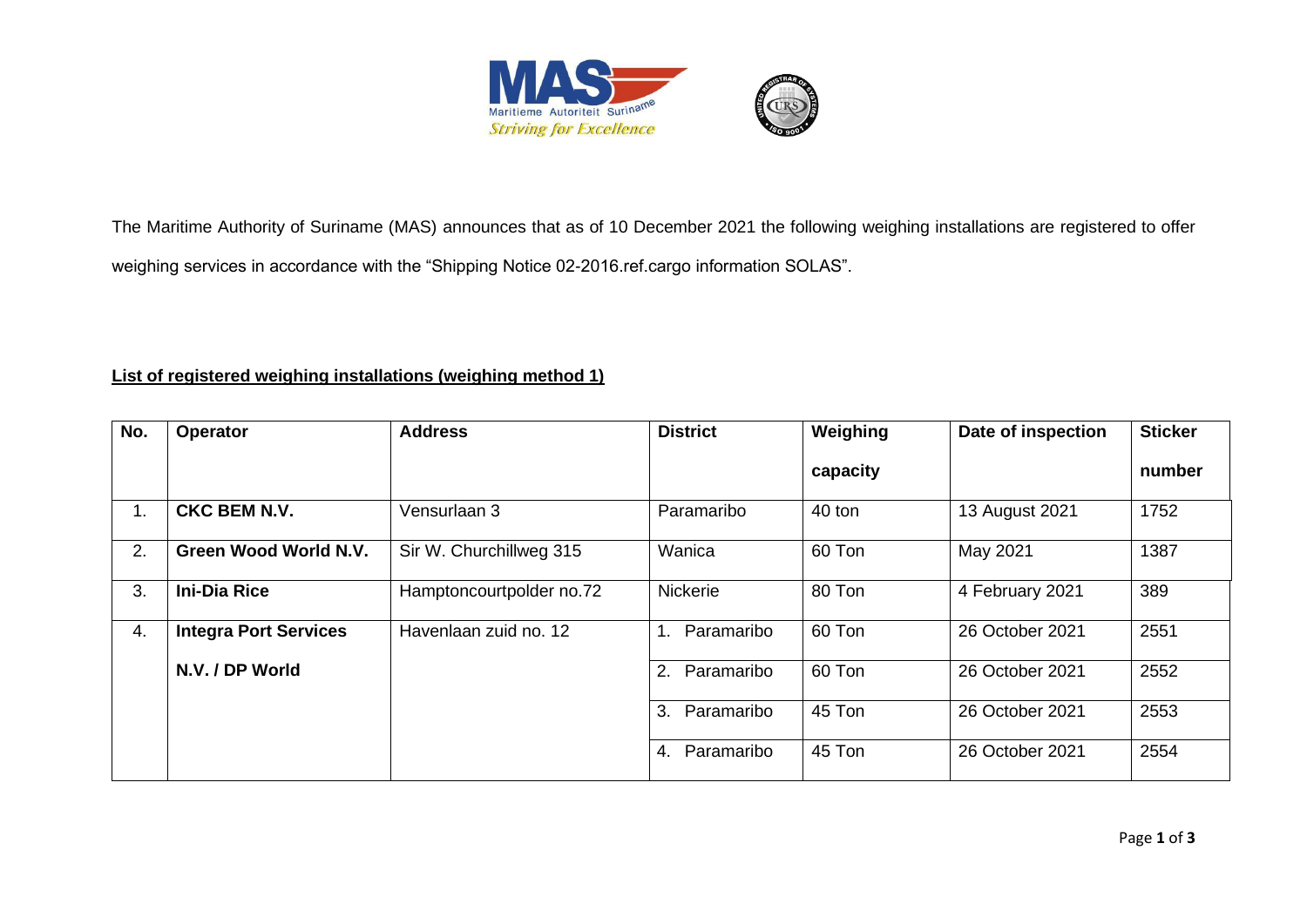

| 5.  | <b>Kuldipsingh Port Facility</b> | Meyerweg no. 52                | Wanica      | 70 Ton  | 7 October 2020   | 2521 |
|-----|----------------------------------|--------------------------------|-------------|---------|------------------|------|
|     | <b>N.V.</b>                      |                                |             |         |                  |      |
| 6.  | L&B Surimix N.V.                 | Sir Winston Churchillweg no.43 | Paramaribo  | 50 Ton  | 26 November 2021 | 2779 |
| 7.  | Paloma Rijstpak N.V.             | 1. Biswamintreweg              | Nickerie    | 60 Ton  | 4 February 2021  | 381  |
|     |                                  |                                |             | 20 Ton  | 4 February 2021  | 382  |
|     |                                  | 2. Voorland Margarethenburg    | Nickerie    | 60 Ton  | 8 February 2020  | 981  |
| 8.  | <b>Paranam Wood Trading</b>      | M.L. Kingweg mast 17           | Para        | 100 Ton | 3 november 2021  | 2527 |
|     | <b>N.V.</b>                      |                                |             |         |                  |      |
| 9.  | Rijstbedrijf B. Ramadhin         | Mandjha Vieiraweg no. 20       | 1. Nickerie | 50 Ton  | 30 October 2020  | 2779 |
|     |                                  |                                | 2. Nickerie | 80 Ton  | 30 October 2020  | 4082 |
| 10. | <b>Samie's Trading N.V.</b>      | Ind. Ghandiweg br. No. 276     | Wanica      | 1500 Kg | 28 October 2020  | 2752 |
|     |                                  |                                |             | 1500 Kg | 28 October 2020  | 2753 |
|     |                                  |                                |             | 60 Ton  | 28 October 2020  | 2754 |
| 11. | Van Alen's                       | Trefbalstraat no. 1            | Paramaribo  | 40 Ton  | 4 May 2021       | 1363 |
|     | <b>Betonindustrie N. V.</b>      |                                |             |         |                  |      |
|     | (VABI)                           |                                |             |         |                  |      |